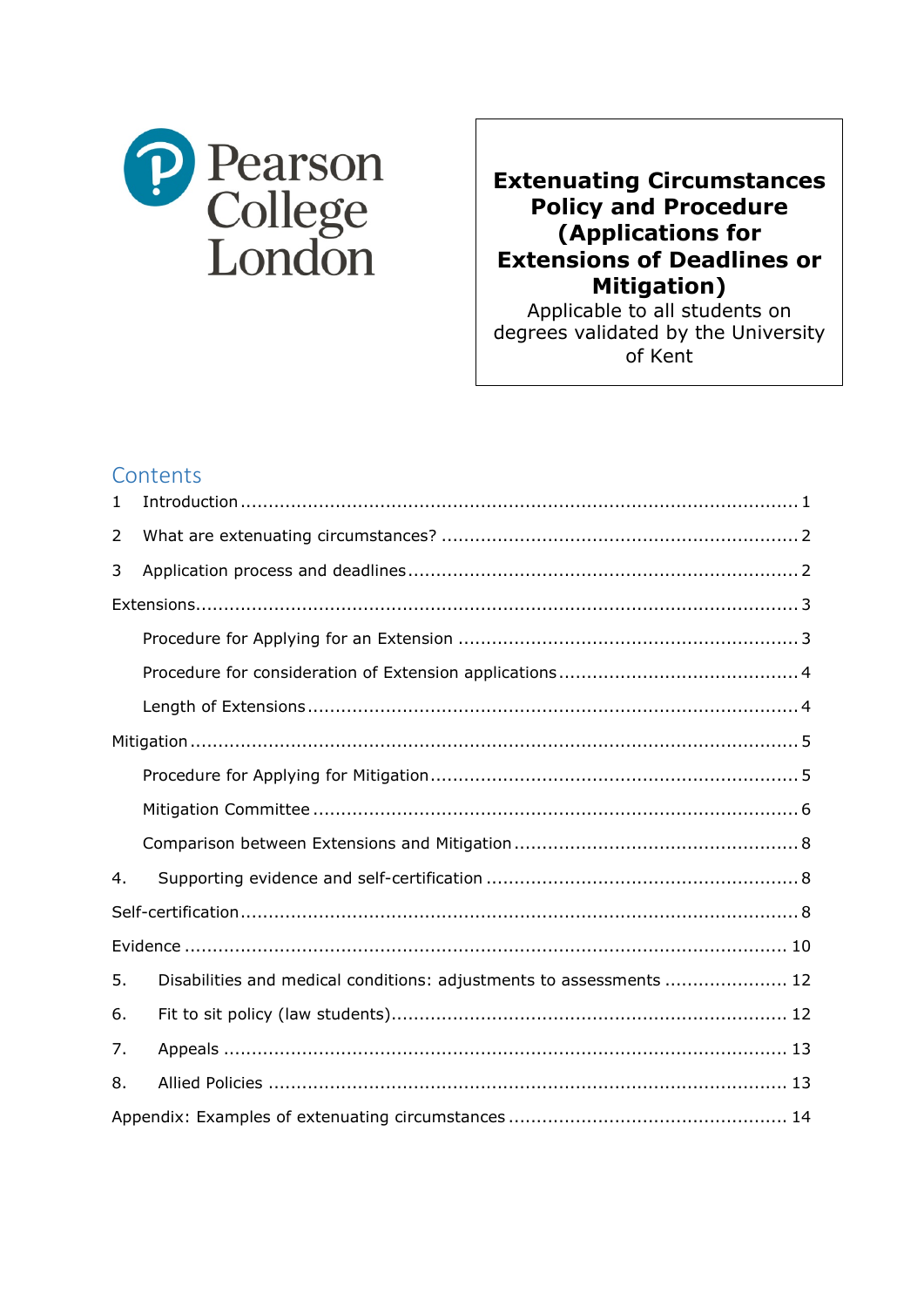## <span id="page-1-0"></span>1 Introduction

- 1.1 Sometimes, a student on a degree programme may experience illness or other problems which prevent them from submitting an assessment on time or attending an examination, or, if they do submit or attend, prevent them from demonstrating their true ability and attainment. This document applies to students who find themselves in this position. We use the expression "extenuating circumstances" for this type of situation and further definitions are given below in paragraphs [2.1](#page-2-2) - [2.2 below.](#page-2-3)
- 1.2 This document outlines the principles which apply in these circumstances and the procedure which students need to follow. It also sets out some of the likely outcomes of an application based on extenuating circumstances. This document must be read in conjunction with the Regulations of the University of Kent, the validating body for Pearson College degree programmes; in particular, Annex 9 of the Credit Framework for Taught Programmes and its Appendices<sup>[1](#page-1-1)</sup>.
- 1.3 This policy is based on a number of key principles, including:
	- **Fairness** both to the student with extenuating circumstances and the student body as a whole.
	- **Consistency**: while every extenuating circumstance is different, we strive to ensure, where possible, that there is consistency of outcomes.
	- **Proportionality:** we endeavour to ensure that the outcome is proportionate to the circumstances experienced by the student and does not go further and give them an unfair advantage.
	- **Maintenance of academic standards:** students should not be given academic credit if there is insufficient evidence that they have achieved the requisite learning outcomes.
	- **Confidentiality:** applications based on extenuating circumstances are heard by a small panel, so that confidentiality is maintained as far as possible.

<span id="page-1-1"></span><sup>&</sup>lt;sup>1</sup> Annex 9 of the Credit Framework for Taught Programmes:

[https://www.kent.ac.uk/teaching/documents/quality-assurance/credit-framework/cfannex9.pdf;](https://www.kent.ac.uk/teaching/documents/quality-assurance/credit-framework/cfannex9.pdf)

Appendix 1 to Annex 9: [https://www.kent.ac.uk/teaching/documents/quality-assurance/credit](https://www.kent.ac.uk/teaching/documents/quality-assurance/credit-framework/CF%20Annex%209%202019-20_Appendix%201_Conventions.pdf)[framework/CF%20Annex%209%202019-20\\_Appendix%201\\_Conventions.pdf;](https://www.kent.ac.uk/teaching/documents/quality-assurance/credit-framework/CF%20Annex%209%202019-20_Appendix%201_Conventions.pdf)

Appendix 2 to Annex 9: [https://www.kent.ac.uk/teaching/documents/quality-assurance/credit](https://www.kent.ac.uk/teaching/documents/quality-assurance/credit-framework/CF%20Annex%209%202019-20_Appendix%202_Extensions.pdf)[framework/CF%20Annex%209%202019-20\\_Appendix%202\\_Extensions.pdf](https://www.kent.ac.uk/teaching/documents/quality-assurance/credit-framework/CF%20Annex%209%202019-20_Appendix%202_Extensions.pdf)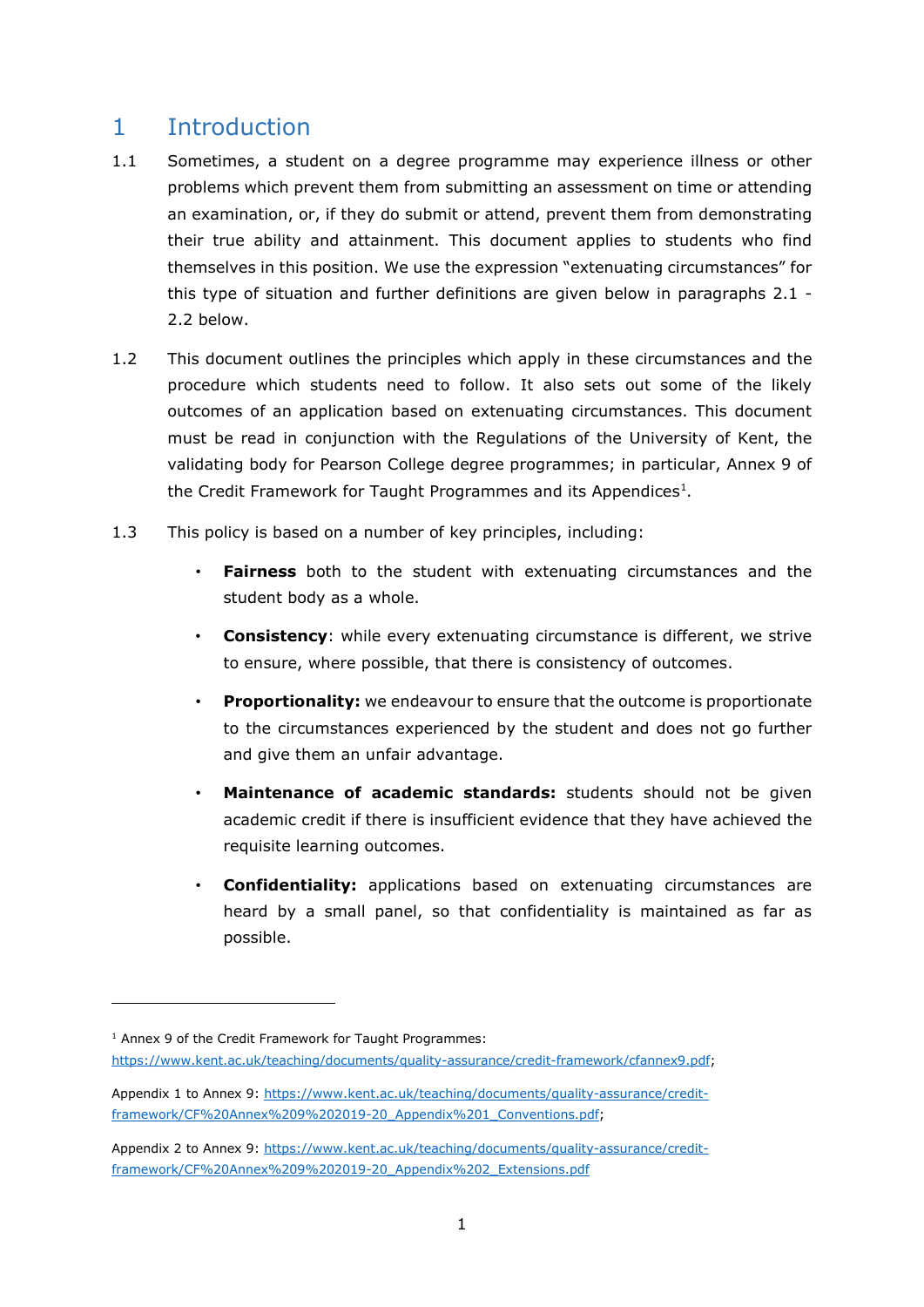## <span id="page-2-0"></span>2 What are extenuating circumstances?

- <span id="page-2-2"></span>2.1 Extenuating circumstances are illnesses or other circumstances which have had a negative impact so as to:
	- (a) cause a student to perform less well in their assessed work than they may otherwise have been expected to do; and/or
	- (b) impact their ability to attend examinations/practical assessments; and/or
	- (c) impact their ability to submit work to deadlines.
- <span id="page-2-3"></span>2.2 Extenuating circumstances are also, normally, outside the student's control. See the Appendix for some examples on what can, and cannot, be considered extenuating circumstances.
- 2.3 If a student is aware in advance that they will not be able to submit a piece of coursework by the given deadline because of extenuating circumstances, then they should apply for an **extension** (see paragraphs [3.3](#page-8-3) - [3.19](#page-3-2) below).
- 2.4 A student may apply for **mitigation** with respect to any of the following:
	- (a) Late submission of coursework, where an extension was not obtained in advance;
	- (b) Non-submission of coursework;
	- (c) Absence from examinations or other timed assessments;
	- (d) Impaired performance in an assessment, where the assessment date has passed and the student attended or submitted the assessment but believes that their performance was impaired by their extenuating circumstances. Please note that students on the MLaw or LLB programmes cannot apply for mitigation relating to examinations which they attended (see Section 6 below).

### <span id="page-2-1"></span>3 Application process and deadlines

3.1 Before making an application based on extenuating circumstances, the student may wish to discuss the matter with their personal tutor or with a member of the Student Services team. However, the student should not delay making the application or obtaining the necessary evidence – the deadlines set out below will be strictly observed.

The process for applying for an extension or extenuating circumstances can be found by logging into MyPCL. The correct process to use will depend on whether an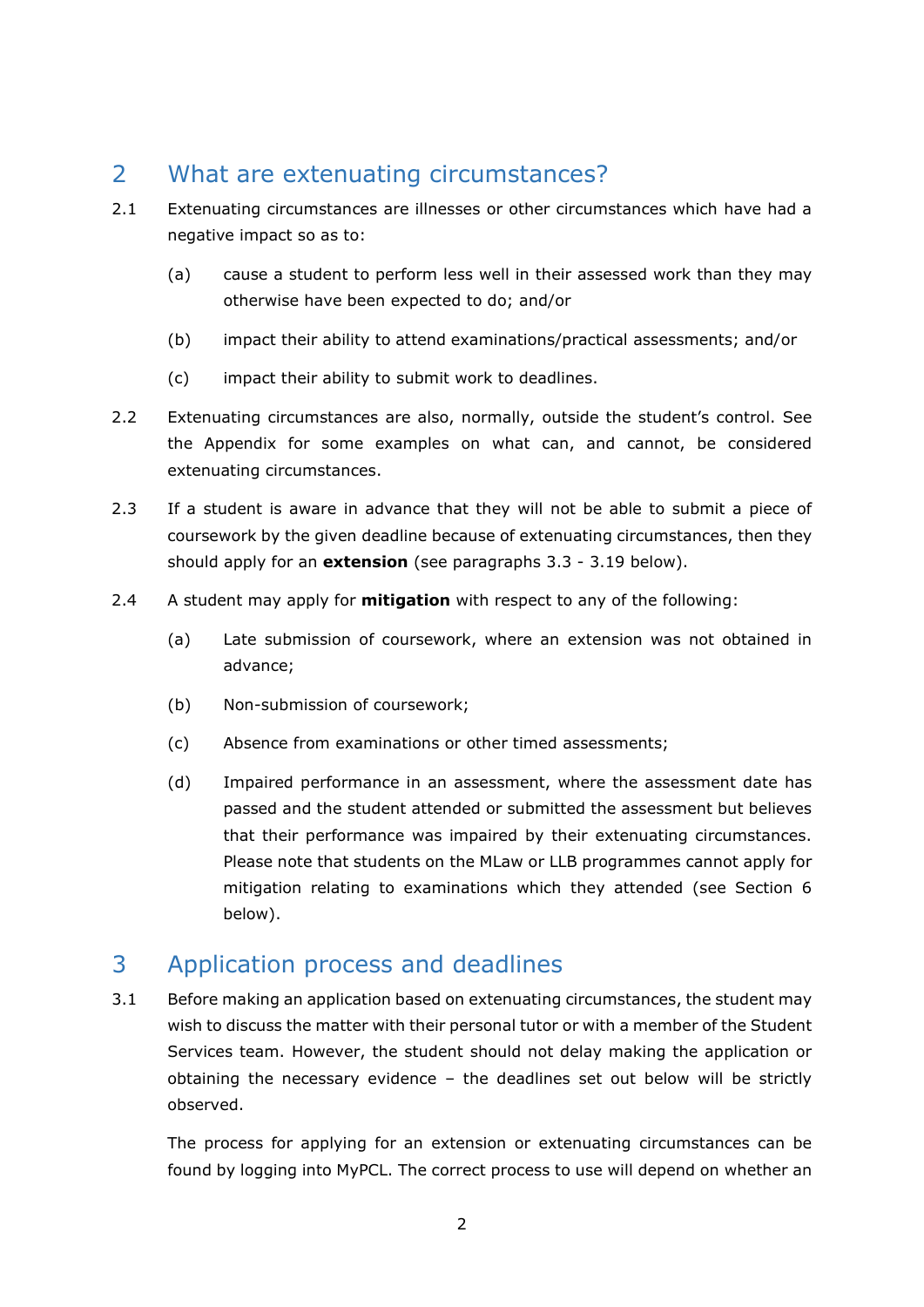**extension** or **mitigation** is being requested; Student Services can provide advice about this if necessary. Relevant evidence should be uploaded during the process in MyPCL. Please see section 4 below, on supporting evidence and selfcertification. To contact Student Services, please email studentservices@pearsoncollege.com. Paper applications may not be considered, all applications must be done online

#### <span id="page-3-0"></span>**Extensions**

#### <span id="page-3-1"></span>Procedure for Applying for an Extension

- 3.2 An application for an extension must set out:
	- (a) The extenuating circumstances justifying an extension
	- (b) A description of the impact which the extenuating circumstances have had (or will have) on the student and their academic performance
	- (c) The new deadline requested
	- (d) The modules and assessments which are affected
	- (e) A self-certification statement with an explanation of the circumstances or, if the provision for self-certification does not apply, a list of the evidence attached (see section [4 below\)](#page-8-1)
	- (f) The student's agreement that the information can be shared with the appropriate Pearson College staff, so that the application can be properly considered.
- <span id="page-3-2"></span>3.3 All extension requests must be:
	- (a) Made **24 hours** in advance of the deadline for submission of the assessment in question;
	- (b) Submitted via myPCL; and
	- (c) supported by appropriate evidence or self-certification statements, as appropriate (See section 4 below).
- 3.4 Where supporting evidence is not supplied with the application, and the provision for self-certification does not apply, then the application for an extension will be rejected. A student may still be able to apply for mitigation if, for example, it is not possible to get evidence in time (see paragraph 3.24 onwards below). Advice on mitigation and permissible evidence is available from Student Services.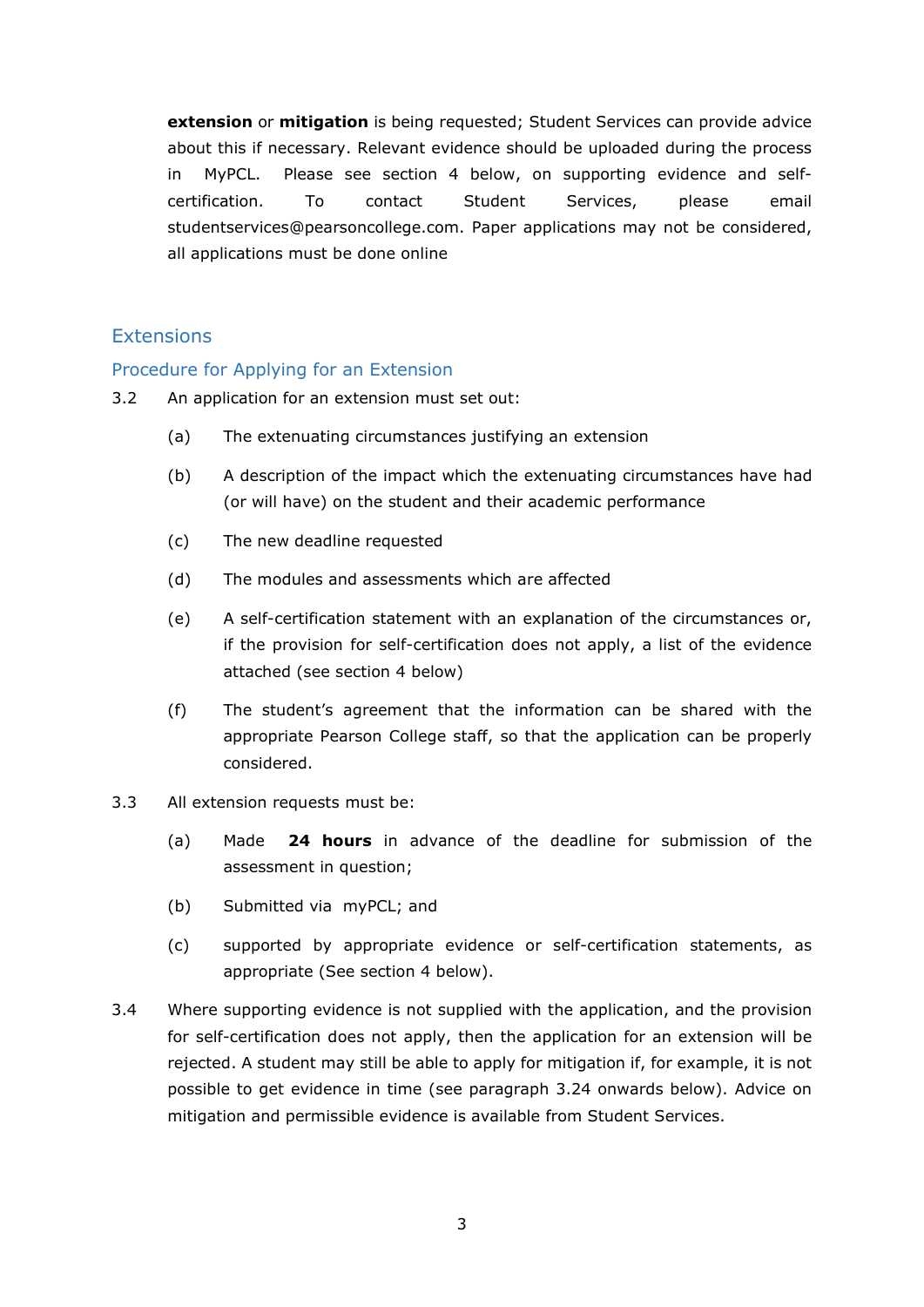#### <span id="page-4-0"></span>Procedure for consideration of Extension applications

- 3.5 The application for an extension will be considered in the first instance by Student Services. If the request falls within the clear criteria for allowing an extension and there is appropriate evidence to support the application, then Student Services may approve the application.
- 3.6 If Student Services are minded to refuse the application, they will refer it to the Deputy Dean of the student's School, who will make the decision as to whether the application is accepted or rejected.
- 3.7 Students will receive a decision within one working day.
- 3.8 If a student's application for an extension is rejected, then the original deadline will still apply. As far as possible, a student awaiting a decision on an extension application should continue to work towards the original deadline.

#### <span id="page-4-1"></span>Length of Extensions

- 3.9 Where an application for an extension is supported by independent evidence, the maximum length of extension would, normally, be up to seven days in term, or to the last Friday of the end-of-term assessment period.
- 3.10 Where an application for an extension is supported by self-certification in the absence of independent supporting evidence, the appropriate outcome would, normally, be an extension of equal duration to the period self-certified by the student as being affected by extenuating circumstances. As provided at paragraph [4.3](#page-9-0) below, students may self-certify periods of up to seven consecutive calendar days.
- 3.11 Where the application is made as a result of illness from Covid-19, evidence is not required.
- 3.12 Where the application for mitigation takes the form of a request for an extension to a coursework submission deadline, self-certification on medical grounds will be permissible for up to twenty-eight days even where the student has remained in attendance.
- 3.13 Where a self-certified extension would cause the extended deadline to fall on a non-working day, an extension to the next working day may be granted.
- 3.15 Under self-certification, for an assessment to be marked in the current assessment period, students may be advised of a shorter extension deadline in order to allow for appropriate marking and moderation processes ahead of a scheduled Board of Examiners. The maximum extension deadline for students who are self-certifying would, normally, be midday on the Monday (or Tuesday, if the Monday falls on a bank holiday) of the second week of the end-of-term assessment period.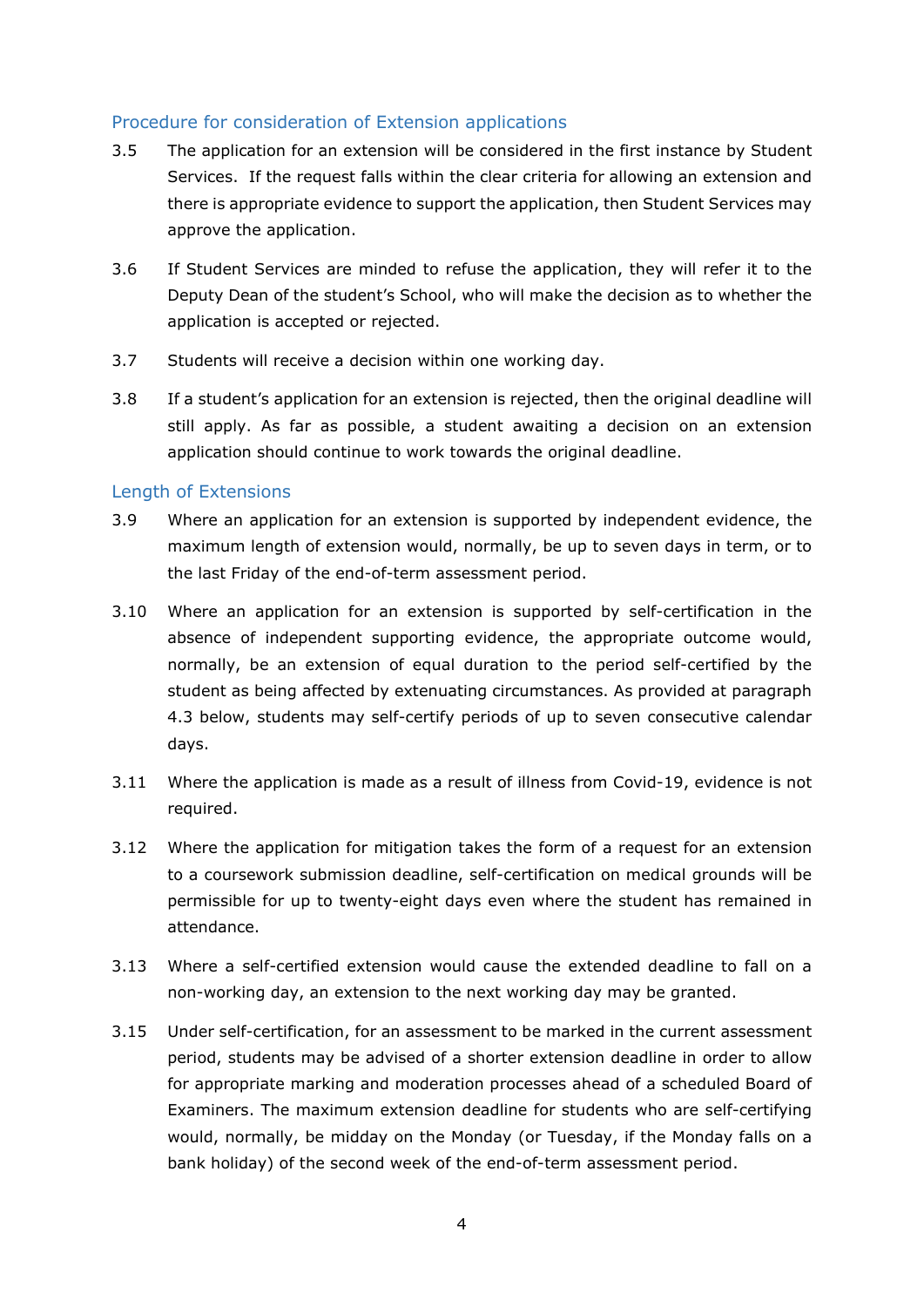3.16. If a self-certified absence extends beyond the maximum extension deadline of a given assessment period, a student's self-certified absence will still be honoured but their work may be marked, without a penalty, in the subsequent assessment period. Students will not need to make additional mitigation applications, but they must note that there may be a significant delay in their receipt of assessment results for the assignments covered by their self-certification application. Students should seek advice from Student Services on the consequences of this, as this delay may have progression implications or delay graduation for final-year students. Students should, additionally, note that the University of Kent regulations on progression permit only 30 credits to be trailed into the next stage of a programme. (See Section 7 of the University of Kent Credit Framework for Taught Programmes<sup>[2](#page-5-2)</sup>).

#### <span id="page-5-0"></span>**Mitigation**

#### <span id="page-5-1"></span>Procedure for Applying for Mitigation

- 3.17. Mitigation applications must set out:
	- a) The extenuating circumstances justifying mitigation
	- b) A description of the impact which the extenuating circumstances have had on the student and their academic performance
	- c) The modules and assessments which are affected
	- d) Whether or not the student attended or submitted the assessment in question
	- e) A self-certification statement with an explanation of the circumstances or, if the provision for self-certification does not apply, a list of the evidence attached (see section [4 below\)](#page-8-1)
	- f) The student's agreement that the information can be shared with the appropriate Pearson College staff, so that the application can be considered properly.
- 3.18. The deadline for submitting an application for mitigation is 5 working days after the assessment date. The assessment date is the submission deadline for coursework or the examination date for a timed examination. Please note that this deadline

<span id="page-5-2"></span><sup>2</sup> <https://www.kent.ac.uk/teaching/qa/credit-framework/cf2020-credit-framework-sept2020.pdf>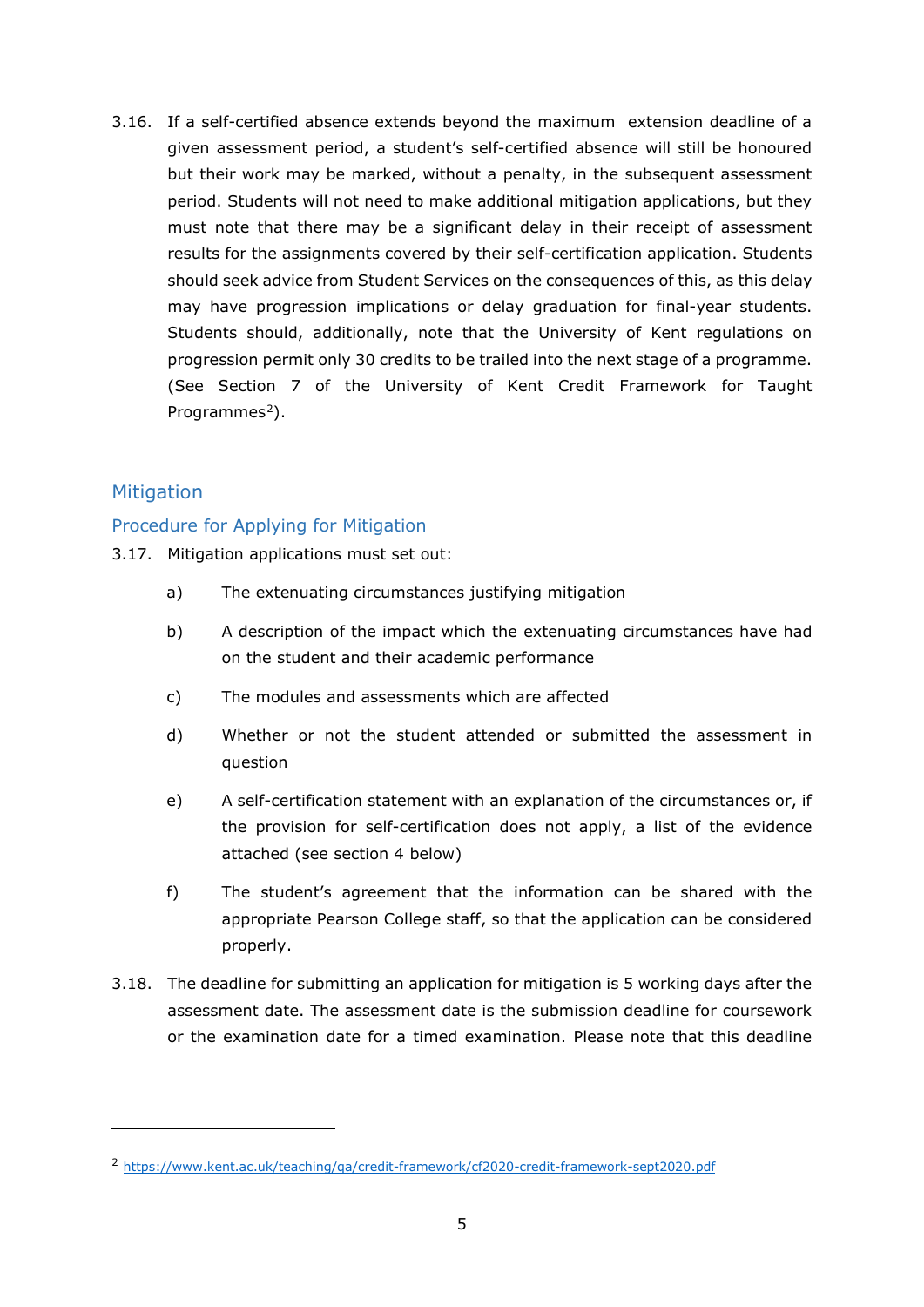relates to the assessment date: students cannot wait to receive their results before applying for mitigation.

- 3.19. If it is not possible to obtain suitable evidence within 5 working days after the assessment date and the provision for self-certification does not apply, the application for mitigation should be submitted without the evidence by this deadline; in such cases, the application should include an explanation for why the student has not yet obtained the evidence, together with an indication of when the student expects to be able to forward the evidence to Student Services. Provided there is a good reason, this will be acceptable. Student Services will acknowledge the application and inform the student of the date when the Mitigation Committee will meet. Evidence must be received by Student Services at least 48 hours before the Mitigation Committee meeting, otherwise the application will be rejected.
- 3.20. It is recognised that, occasionally, it is not possible for an application for mitigation to be made within the 5 day deadline: for example, if the student has been ill in hospital and unable to complete the form. If this applies, then the student should complete the application when they are able to do so, and should include in the form their reasons for missing the deadline. Please note that this provision is intended to apply only to students who *cannot* apply before the deadline. If the application is received after the meeting of the Mitigation Committee, then the student will be advised to submit an appeal (see Section 7 below).

#### <span id="page-6-0"></span>Mitigation Committee

- 3.21. Applications for mitigation are considered by a Mitigation Committee, which is a small sub-committee of the Board of Examiners. The details of each application will only be discussed by this small group, rather than the whole Board of Examiners. The applications are normally discussed by student number, so that they are anonymous, to further promote confidentiality. Occasionally it may be necessary for student names to be revealed at a Mitigation Committee meeting, in order for an application to be considered properly, but this is kept to a minimum. All personal data relating to extenuating circumstances will be stored securely and in line with Data Protection regulations.
- 3.22. The Mitigation Committee considers:
	- a) whether the circumstances outlined in an application amount to "extenuating circumstances" and therefore warrant mitigation, in line with the definition set out at paragraphs [2.1](#page-2-2) - [2.2 above](#page-2-3)
	- b) the severity of the impact of the extenuating circumstances on the student's academic performance
	- c) the documentary evidence (where applicable)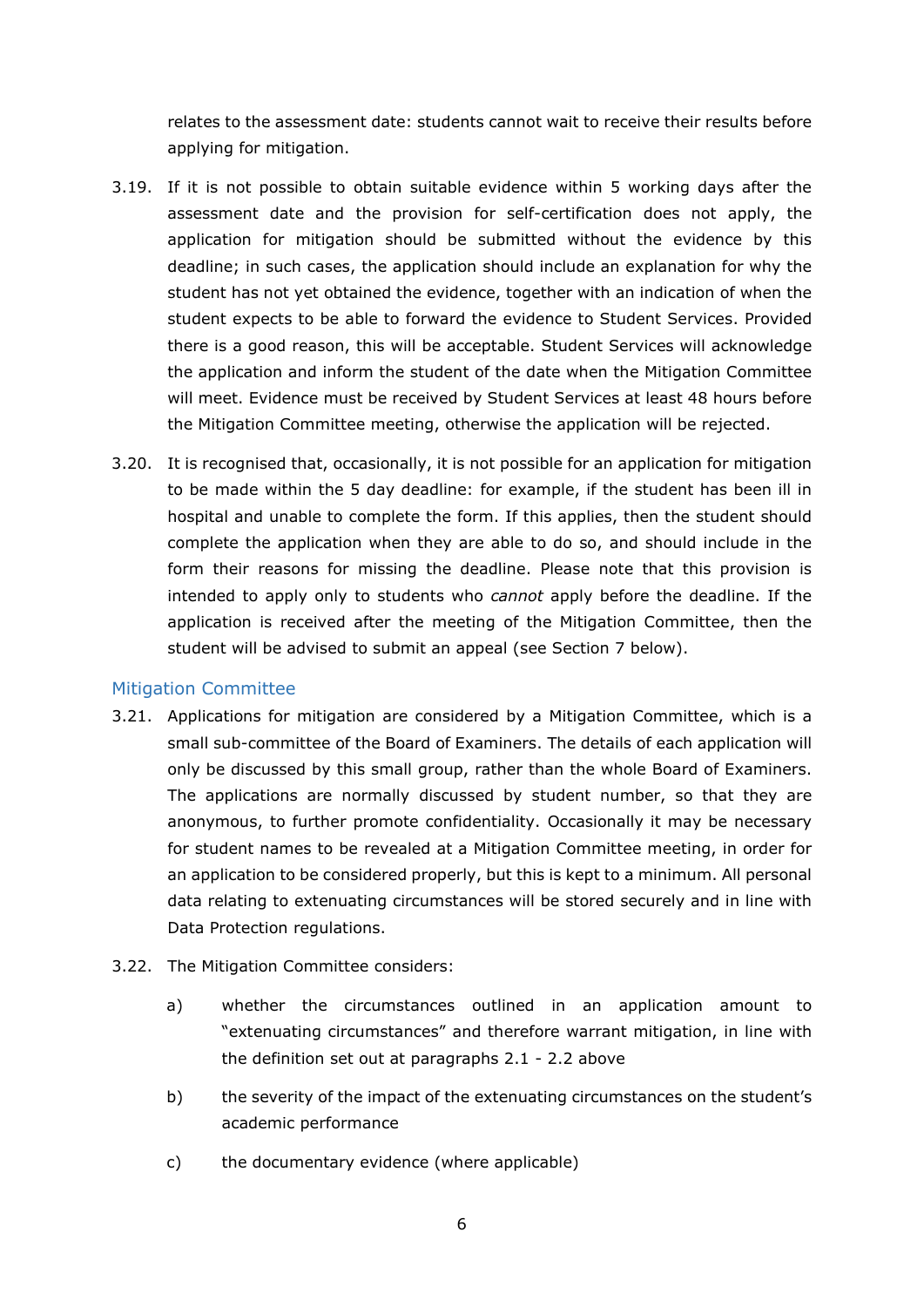- d) the time period affected.
- 3.23. There is a range of potential outcomes for any mitigation application which will depend upon a complex interplay of different factors including:
	- the severity of the impact;
	- the student's marks on the assessment in question;
	- the student's marks on the module in question;
	- the student's marks on other assessments and modules;
	- the weighting of the assessment in question;
	- whether the outcome would compromise the achievement of learning outcomes for the module and the maintenance of academic standards;
	- specific rules relating to particular modules.
- <span id="page-7-0"></span>3.24. The most common outcomes are:
	- **Re-attempt the assessment without penalty (sometimes known as "deferral"):** This allows the student to re-sit an examination or re-submit coursework as if it were a first sitting, i.e. without having their marks capped at the pass mark. If an application relates to a second sitting which would have been capped in any event, the re-sit mark will still be capped, but the student will be allowed an additional attempt.
	- **Lift any late penalties:** This may apply where a student submitted some coursework late without having applied successfully for an extension.
	- **Disregard:** In certain circumstances, the Mitigation Committee can recommend that the result for a module should be calculated without reference to a unit of assessment that the student was unable to complete. For example, a student may have completed the coursework, but not the presentation, in which case the student's mark for the module might be based purely on the coursework. Disregard will only be used where the affected assessment accounts for up to a maximum of 20% of the module marks and only where there is sufficient evidence that the student has met the learning outcomes for the module in the remaining unit/s of assessment.
	- **Condonement:** If a student fails a module owing to extenuating circumstances, the Board can agree to award them the credit for that module, provided it is clear that the student has met the Programme Learning Outcomes. Condonement is not available for all modules and cannot be awarded for more than 25% of a Stage (or Level). Condonement is only available where the impact of extenuating circumstances is high.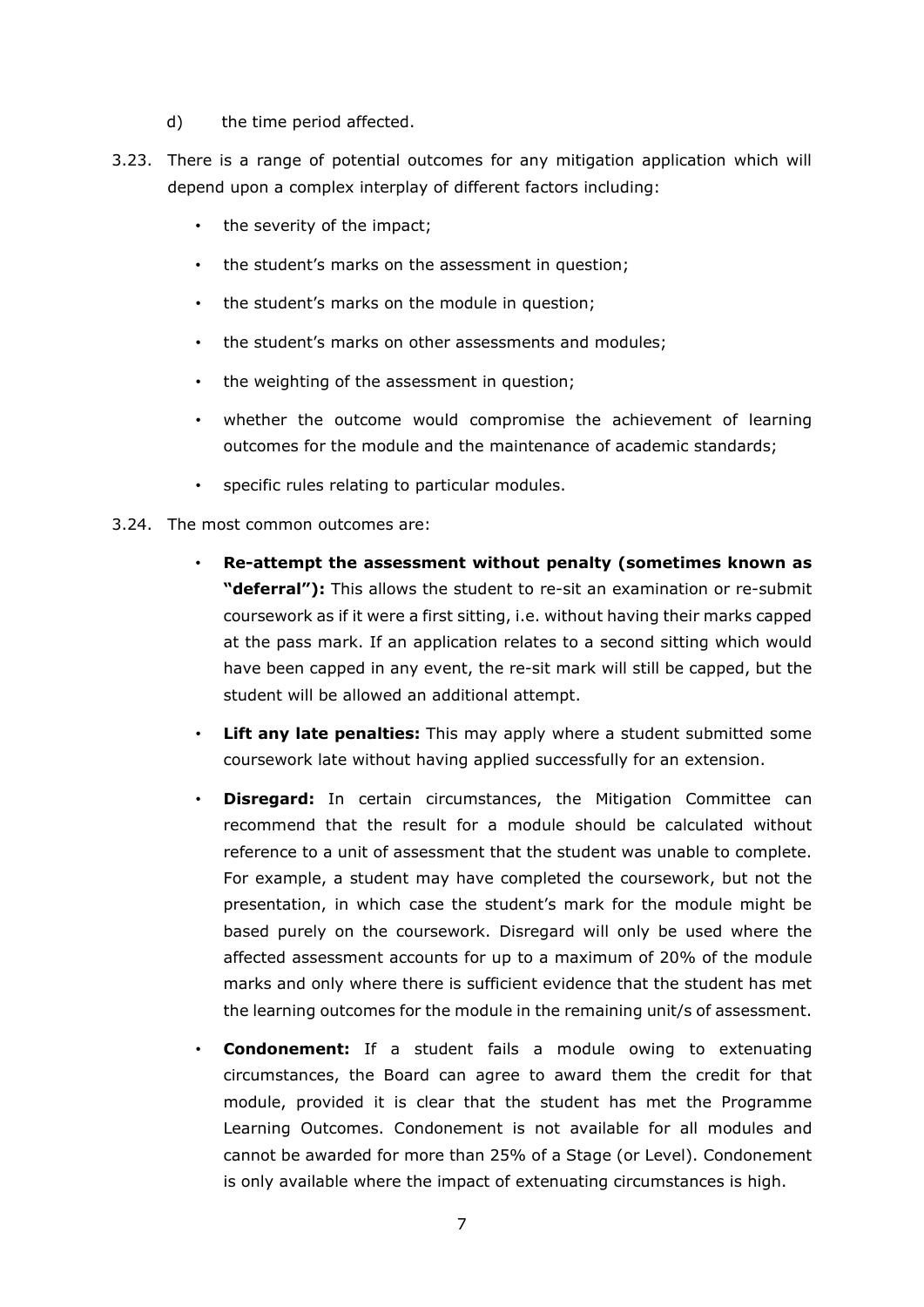3.25. After the Mitigation Committee meeting, the student will be told by email whether or not their extenuating circumstances were accepted. However, this email will not include the full details of the outcome of the application, i.e., which of the outcomes listed in paragraph [3.19](#page-7-0) above was recommended. The Mitigation Committee recommends an outcome which then goes to the Board of Examiners for final decision. Therefore, the student will receive the full outcome on receipt of their results after the meeting of the Board of Examiners.

| <b>Extensions</b>                                      | <b>Mitigation</b>                                      |
|--------------------------------------------------------|--------------------------------------------------------|
| Apply before the assessment date                       | Applies either before or after the assessment          |
|                                                        | date                                                   |
| <b>Deadline:</b> 24 hours before the assessment        | <b>Deadline:</b> 5 days after the assessment date      |
| date                                                   |                                                        |
| <b>Decision:</b> within one working day                | <b>Decision:</b> in principle decision (accept/reject) |
|                                                        | after Mitigation Committee. Full outcome               |
|                                                        | decision with results after Board of Examiners         |
|                                                        | meeting.                                               |
| Most appropriate to coursework or video                | Appropriate for all assessments.                       |
| presentations, when the student knows in               |                                                        |
| advance<br>that,<br>owing<br>to<br>extenuating         |                                                        |
| circumstances, they will be unable to submit on        |                                                        |
| time                                                   |                                                        |
| Not permitted for assessments other than               | for assessments<br>than<br>Appropriate<br>other        |
| coursework/ video presentations, including             | coursework/ video presentations, including             |
| timed, written examinations                            | timed, written examinations                            |
| One potential <b>outcome</b> : extension of time of up | Several potential <b>outcomes</b> , depending on       |
| to the maximum extension deadline, normally            | exact circumstances.                                   |
| the Monday of the second week of the end-of-           |                                                        |
| term assessment period (occasionally longer if         |                                                        |
| required and if supporting evidence is provided        |                                                        |
| with the application).                                 |                                                        |

#### <span id="page-8-0"></span>Comparison between Extensions and Mitigation

### <span id="page-8-4"></span><span id="page-8-1"></span>4. Supporting evidence and self-certification

4.1. All applications for extensions or mitigation must be accompanied by a selfcertification statement or appropriate supporting evidence. The purpose of supporting evidence or self-certification is to authenticate a student's extenuating circumstances and to explain their impact on the student.

#### <span id="page-8-2"></span>Self-certification

<span id="page-8-3"></span>4.2. Where a student has been affected for a short period of time by relevant extenuating circumstances (e.g. accident, bereavement), they may be permitted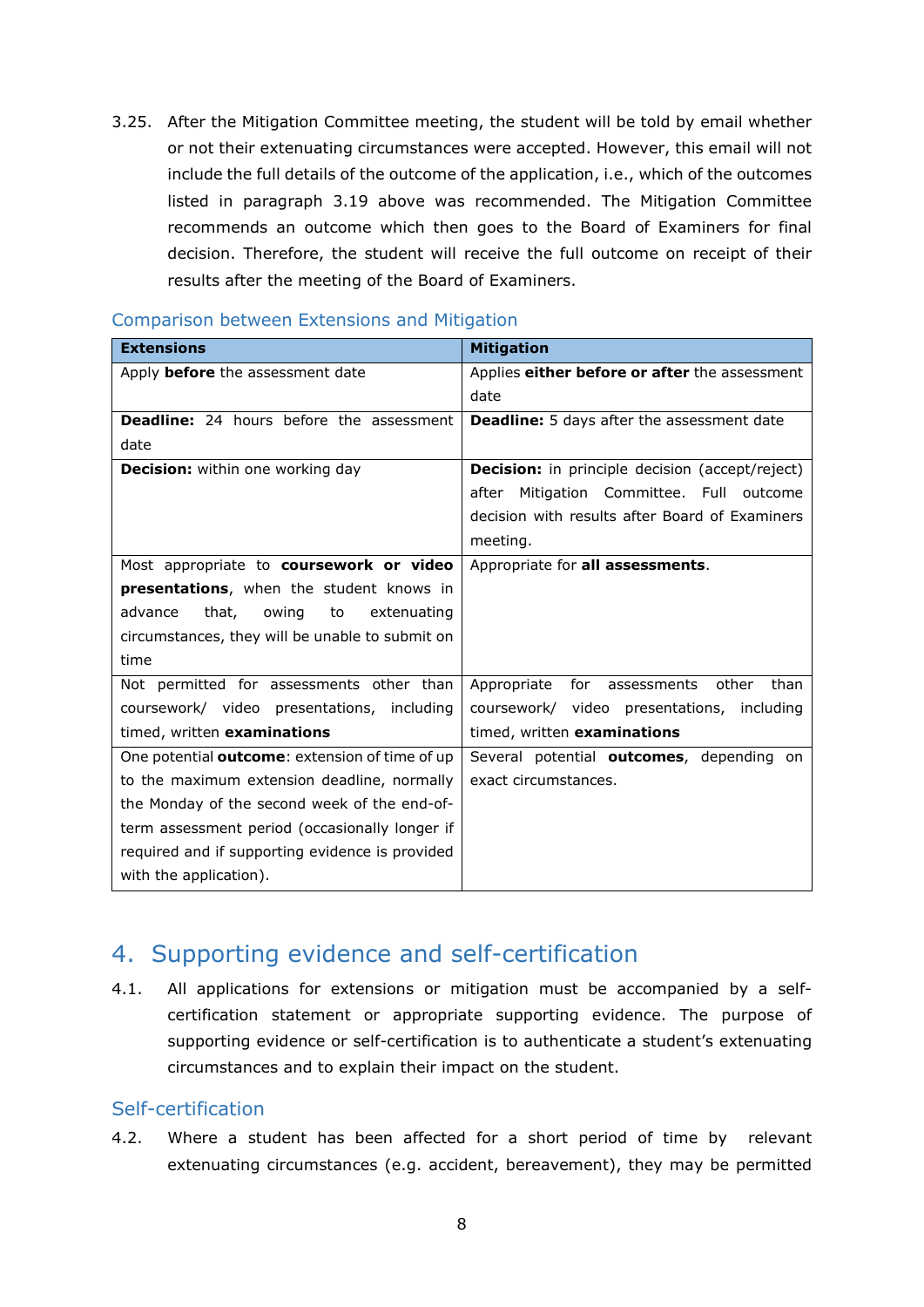<span id="page-9-0"></span>to 'self-certify', instead of providing independent evidence. A student may selfcertify for a period of up to seven consecutive calendar days at a time as being affected by extenuating circumstances.

- 4.3. Where the application is made as a result of illness other than from Covid-19, the length of time for which self-certification can be used as evidence in support of the application is up to twenty-eight days.
- 4.4. Self-certification may be used to authenticate an application based on extenuating circumstances with respect to any of the following:
	- a) To obtain an extension in advance of any coursework deadlines which fall within the self-certified period
	- b) For any coursework deadlines, examinations or other assessments which fall within the self-certified period, to apply for mitigation with respect to:
		- i. Late submission of coursework, where an extension was not obtained in advance
		- ii. Non-submission of coursework
		- iii. Absence from presentations or other assessments which are not timed, written examinations
		- iv. Absence from timed, written examinations.
- 4.5. Self-certification may not be used to authenticate applications for mitigation where the student attended or submitted the assessment, but believes their performance was impaired by extenuating circumstances. Such applications must be accompanied by independent supporting evidence, as per paragraphs 4.10 - [4.14](#page-11-0) [below.](#page-11-0)
- 4.6. Student Services will maintain records of self-certified absences and extensions. Students should note that frequent absences and self-certification may prompt intervention, as per the Attendance and Engagement Policy. Students making repeated self-certification applications may be invited for a discussion with Student Services or the Deputy Dean of their School to ensure that any exceptional circumstances and/ or additional learning needs are identified and that students are appropriately supported academically and pastorally. If there are serious concerns about the academic engagement of students, the Fitness to Study Procedure may be invoked.
- 4.7. To maintain the integrity of assessments and to ensure fairness to the student body as a whole, dishonest or fraudulent self-certification may lead to disciplinary action under the Student Disciplinary Code.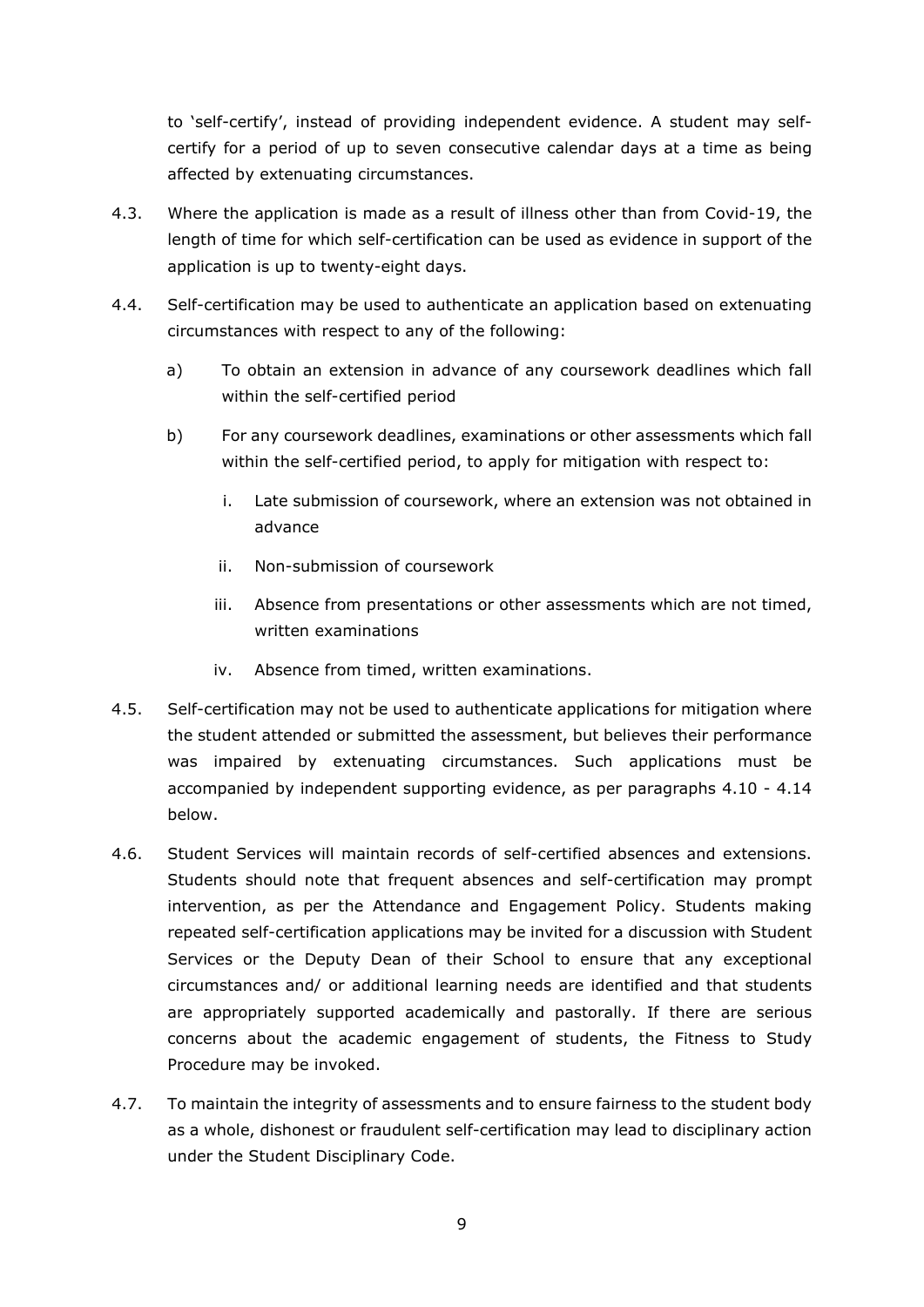- 4.8. Where, following the conclusion of a period of self-certified extenuating circumstances, a student returns to their studies on a date which falls just prior to one or more coursework assessment deadlines, the Deputy Dean of School, or their nominee, may exercise their discretion and permit extensions for these assessments where they accept that it is reasonable to assume that the period of extenuating circumstances has impacted negatively on the student's ability to prepare for and complete the assessments in question by the original deadline. In such cases, no further evidence will be required other than the self-certification statements already provided by the student. In exercising their discretion, the Deputy Dean of School, or nominee, will take into account the student's number of certified absences to date. Where an extension is granted under these circumstances, it will count towards the maximum number of two occasions in any academic year that a student might self-certify for periods of absence that coincide with coursework assessment deadlines.
- 4.9. Where in self-certification a student discloses a disability or ongoing personal/health circumstances, any application for extensions or mitigation should be considered and, in addition, the student will be signposted to Student Services to ensure appropriate ongoing support, including a Learning Support Agreement, if applicable.

#### <span id="page-10-0"></span>**Evidence**

- 4.10. Applications which are unsupported by evidence (or, in certain circumstances described in paragraphs  $4.1 - 4.9$  $4.1 - 4.9$  above, a self-certification statement) will be rejected. Students will normally be expected to scan their evidence and email it with their application, but the College reserves the right to request hard copy, original evidence, so original evidence should be retained in case it is requested. It is the responsibility of the student to provide evidence. The College will not apply for evidence to third parties on the student's behalf.
- 4.11. The supporting evidence must corroborate the extenuating circumstances claim. Evidence must be from an independent source, must cover the time period in question and must be valid and reliable. It must be in English or, if not in English, must be supported by an official translation.
- 4.12. Where the application is made as a result of illness from Covid-19, evidence is not required.
- 4.13. Falsifying evidence or knowingly including false information in an application based on extenuating circumstances is a disciplinary matter and will be dealt with accordingly under the Student Disciplinary Code. All College staff and students have a duty to uphold the integrity of academic standards and must report to the Deputy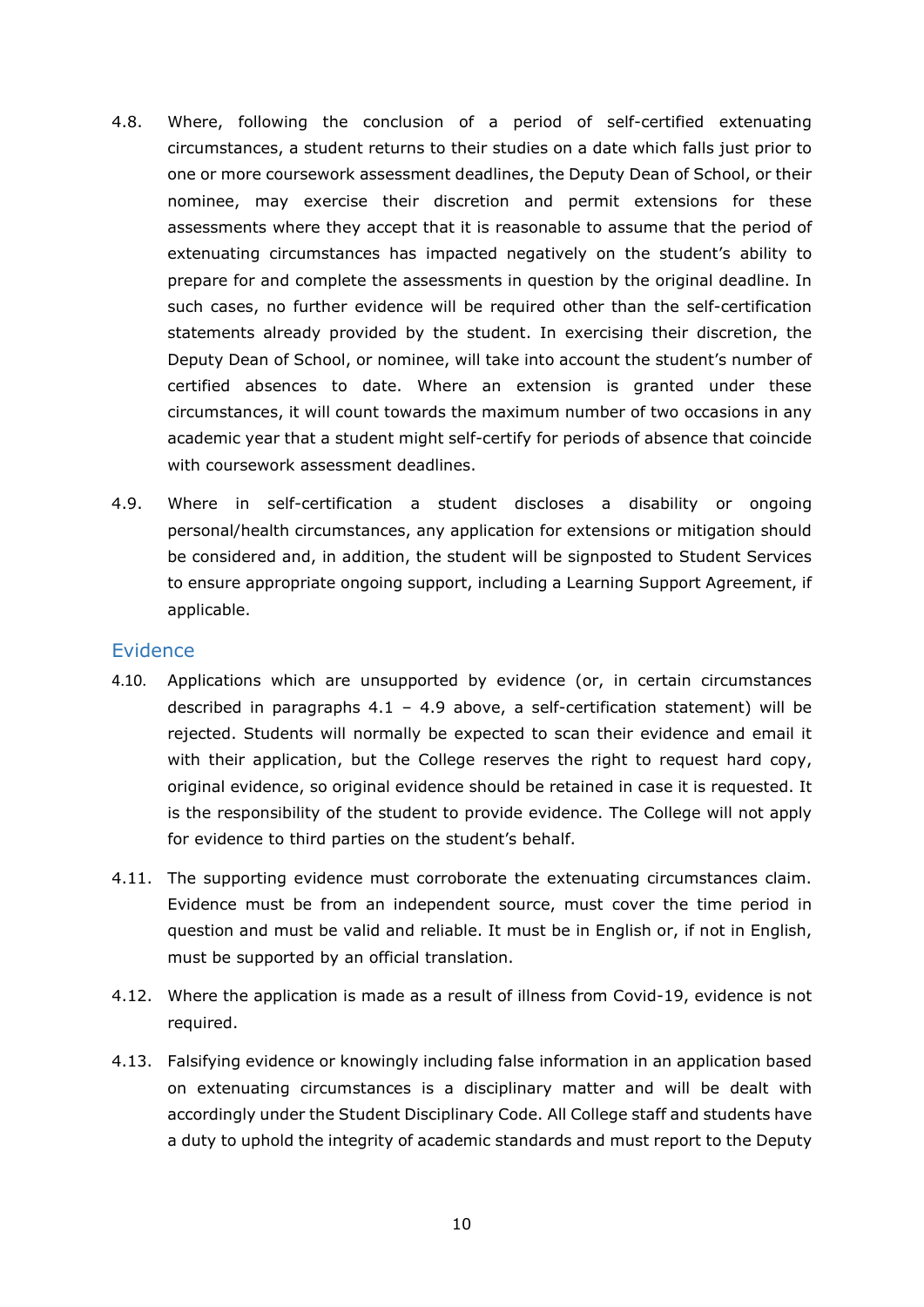<span id="page-11-0"></span>Vice-Principal (Academic Affairs) any intelligence relating to a student falsely declaring extenuating circumstances.

4.14. Extenuating circumstances are, inherently, exceptional. We cannot list every possible circumstance that might arise, or provide a comprehensive list of every type of acceptable evidence. However, the table below gives examples of the types of evidence that would be acceptable for certain commonly-occurring types of extenuating circumstances. Students are encouraged to consult Student Services if unsure about the type of evidence that they should provide.

| <b>Type of Extenuating Circumstance</b>                                    | <b>Evidence in Support</b>                                                                                                                                                                                                                                                                                                                                                                                                                                                         |  |  |
|----------------------------------------------------------------------------|------------------------------------------------------------------------------------------------------------------------------------------------------------------------------------------------------------------------------------------------------------------------------------------------------------------------------------------------------------------------------------------------------------------------------------------------------------------------------------|--|--|
| Medical conditions (the student's own)                                     | A note from a suitably qualified medical<br>practitioner (normally a GP or hospital<br>specialist, who is registered with the<br>General Medical Council in the UK or the<br>equivalent in the student's<br>home<br>country), who has seen the student<br>during the relevant period and can<br>therefore attest to the<br>student's<br>condition at that time and its impact on<br>the student's studies/assessments. This<br>person should not be a close friend or<br>relative. |  |  |
| medical conditions<br>affecting<br>For<br>a<br>dependant or close relative | Medical certification from a relevant<br>professional. If it is unclear whether the<br>family member's relationship to the<br>student is close (for example, if they are<br>not a parent, sibling or spouse), medical<br>evidence<br>should<br>normally<br>be<br>accompanied by evidence of the impact<br>on the student, e.g. a statement from a<br>family member.                                                                                                                |  |  |
| Divorce or breakdown of a long-term                                        | Evidence of divorce proceedings or a                                                                                                                                                                                                                                                                                                                                                                                                                                               |  |  |
| relationship                                                               | lawyer's letter.                                                                                                                                                                                                                                                                                                                                                                                                                                                                   |  |  |
| Bereavement                                                                | Normally, a death certificate, an order of<br>service for a funeral or similar proof.<br>Unless the deceased is a close relative<br>(e.g. parent, partner or sibling), the<br>application should also explain why the                                                                                                                                                                                                                                                              |  |  |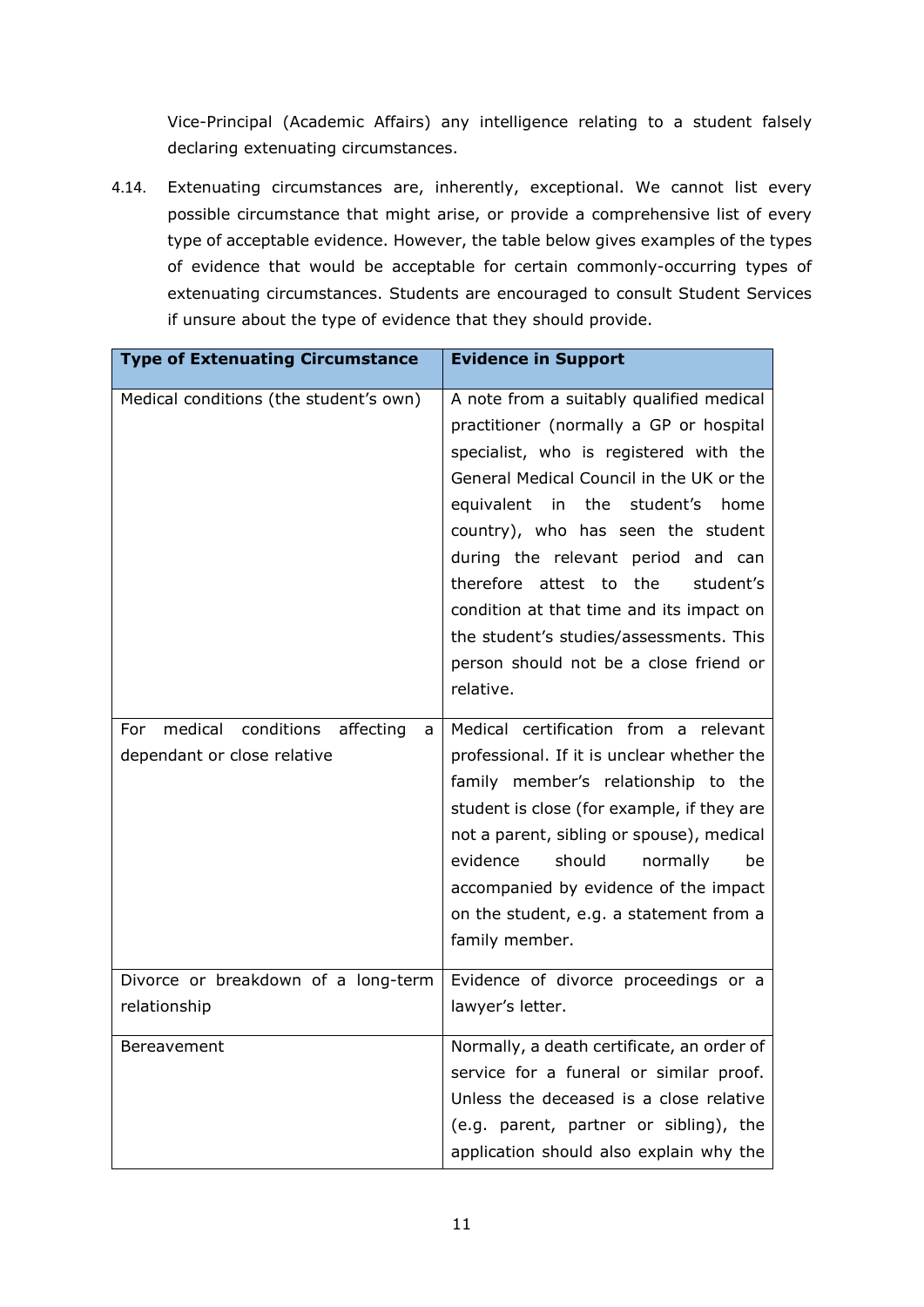|                          | bereavement has had a significant        |
|--------------------------|------------------------------------------|
|                          | impact on the student. The College may   |
|                          | request additional evidence, such as a   |
|                          | written statement from a family, friend  |
|                          | or personal tutor, explaining the impact |
|                          | of the bereavement.                      |
|                          |                                          |
| Severe personal problems | Letter from a relevant professional e.g. |
|                          | solicitor, counsellor, religious leader. |
|                          |                                          |
| Accident                 | Medical certificate (as for a serious    |
|                          | illness) or police report.               |
|                          |                                          |

# <span id="page-12-0"></span>5. Disabilities and medical conditions: adjustments to assessments

- 5.1. The procedures relating to extenuating circumstances are not intended to cover disabilities or long-term medical conditions. A student who has a disability or longterm condition should apply for suitable learning support, which may include reasonable adjustments to assessments. This support will be set out in a Learning Support Agreement, and there should therefore be no requirement for additional extensions or mitigation based purely on requirements arising from the student's disability or long-term condition. However, this does not prevent such students from applying for extenuating circumstances which are not covered by their Learning Support Agreement. Furthermore, students with a disability or long-term condition may apply for extenuating circumstances for a sudden or acute exacerbation of their condition. If a student has a fluctuating condition, their Learning Support Agreement may include a provision to make such applications without needing to provide fresh medical evidence.
- 5.2. If a student has a short-term medical condition which makes it harder to complete an assessment, it may be possible for us make adjustments to the assessment. For example, a student with a broken arm may be unable to hand write an examination, but may be able to use a computer, especially if given extra time for rest breaks. This will usually be preferable to applying for mitigation, which could result in the examination being deferred to the next assessment period. Student Services can advise students on their options in such circumstances.

# <span id="page-12-1"></span>6. Fit to sit policy (law students)

6.1. The Solicitors Regulation Authority has a specific requirement relating to mitigation for modules which count towards the exemption for the Legal Practice Course ("LPC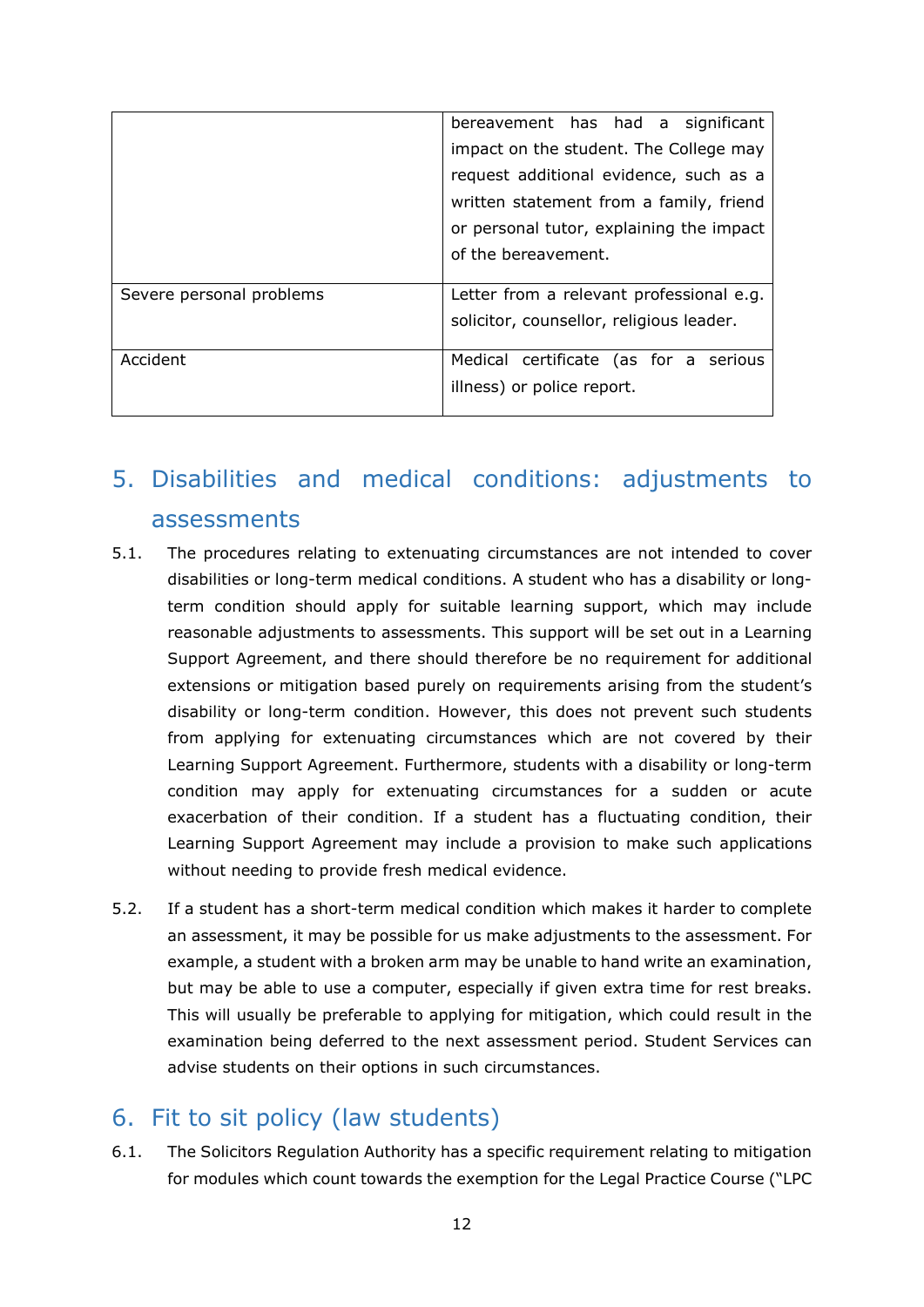modules"). Students on the MLaw or LLB programmes will be asked, prior to each examination for an LPC module, to sign a form confirming that they are "fit to sit" the examination and have no extenuating circumstances upon which they might later rely in an application for mitigation.

6.2. As a result of the SRA fit to sit rule, mitigation is not available for examinations for LPC modules, except in exceptional circumstances: for example, if a student becomes ill during the examination itself. In such cases, the student must give a full explanation in their application.

# <span id="page-13-0"></span>7. Appeals

- 7.1. If the College refuses an application for an extension or mitigation, the student can appeal to the Vice Principal (Academic Quality and Enhancement) or their nominee. The appeal must be submitted to Student Services on the appropriate form within 5 days of the refusal.
- 7.2. The rules and procedure for appealing decisions of the Board of Examiners can be found in the University of Kent Regulations<sup>[3](#page-13-2)</sup>. The deadline for submission of an appeal is 21 days after release of the results. Students who wish to appeal should read the procedural quidance available on the Pearson College website<sup>[4](#page-13-3)</sup> alongside the University of Kent Regulations<sup>8</sup>, and are advised to contact Student Services for additional guidance at an early stage, well before expiry of the deadline.

# <span id="page-13-1"></span>8. Allied Policies

- 8.1. This Policy is aligned to the following Pearson College Policies:
	- a) Attendance and Engagement Policy
	- b) Assessment Procedure
	- c) Fitness to Study Policy
	- d) Student Disciplinary Code
	- e) Additional Learning Needs Policy.

<span id="page-13-2"></span><sup>3</sup> Available at:

<https://www.kent.ac.uk/teaching/documents/quality-assurance/credit-framework/creditinfoannex13.pdf>

<span id="page-13-3"></span><sup>4</sup> Available at[: https://www.pearsoncollegelondon.ac.uk/content/dam/region-core/uk/pearson](https://www.pearsoncollegelondon.ac.uk/content/dam/region-core/uk/pearson-college/Documents%20and%20Forms/Policy%20Documents/Academic_Appeals_Procedure_University_of_Kent.pdf)[college/Documents%20and%20Forms/Policy%20Documents/Academic\\_Appeals\\_Procedure\\_University\\_of\\_Kent.pdf](https://www.pearsoncollegelondon.ac.uk/content/dam/region-core/uk/pearson-college/Documents%20and%20Forms/Policy%20Documents/Academic_Appeals_Procedure_University_of_Kent.pdf)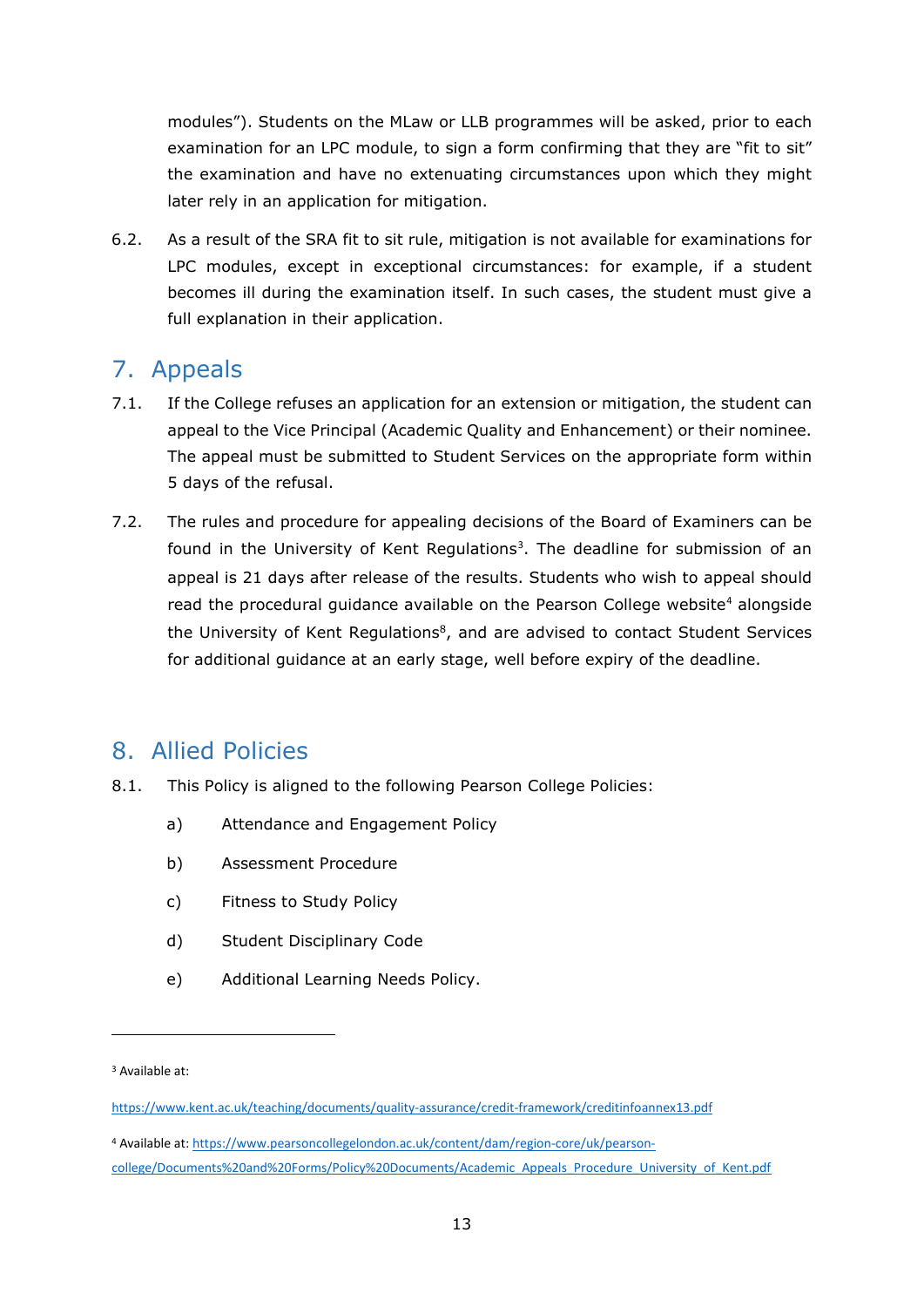# <span id="page-14-0"></span>Appendix: Examples of extenuating circumstances

We cannot list all possible problems that students might encounter, but we have gathered below some examples of what might and might not be found to be extenuating circumstances.

It is accepted that, on occasion, it would be fair to take into account an unexpected crisis involving the examples listed below as non-acceptable circumstances. This might be appropriate, for example, if it was clear that the crisis had significantly impacted upon the student's performance or ability to submit coursework.

| <b>Acceptable circumstances</b> |  |  |  |  |  |
|---------------------------------|--|--|--|--|--|
| Significant illness or injury   |  |  |  |  |  |
| which impairs academic          |  |  |  |  |  |
| performance.                    |  |  |  |  |  |
| Anxiety, depression or other    |  |  |  |  |  |
| diagnosed mental illness        |  |  |  |  |  |
| Recent breakdown of a long-     |  |  |  |  |  |
| term relationship               |  |  |  |  |  |
|                                 |  |  |  |  |  |
| Death of a partner or close     |  |  |  |  |  |
| relative                        |  |  |  |  |  |
|                                 |  |  |  |  |  |
| Sudden, severe and disruptive   |  |  |  |  |  |
| financial problems, with        |  |  |  |  |  |
| evidence of impact on academic  |  |  |  |  |  |
| performance                     |  |  |  |  |  |

| <b>Acceptable circumstances</b>                                                                                  |                           | Non-acceptable circumstances                                                                                                                  |
|------------------------------------------------------------------------------------------------------------------|---------------------------|-----------------------------------------------------------------------------------------------------------------------------------------------|
| Significant illness<br>injury<br>or -<br>which<br>impairs academic<br>performance.                               | $\boldsymbol{\mathsf{x}}$ | Minor illness, such as coughs and<br>colds.                                                                                                   |
| Anxiety, depression or other<br>diagnosed mental illness                                                         | $\boldsymbol{\mathsf{x}}$ | Typical examination nerves                                                                                                                    |
| Recent breakdown of a long-<br>term relationship                                                                 | $\mathbf x$               | A row with a partner                                                                                                                          |
| Death of a partner or close<br>relative                                                                          | $\boldsymbol{\mathsf{x}}$ | Death of a non-relative or distant<br>relative, unless there is evidence of a<br>close relationship or a significant<br>impact on the student |
| Sudden, severe and disruptive<br>financial<br>problems,<br>with<br>evidence of impact on academic<br>performance | $\overline{\mathbf{x}}$   | Financial problems, unless severe and<br>sudden                                                                                               |